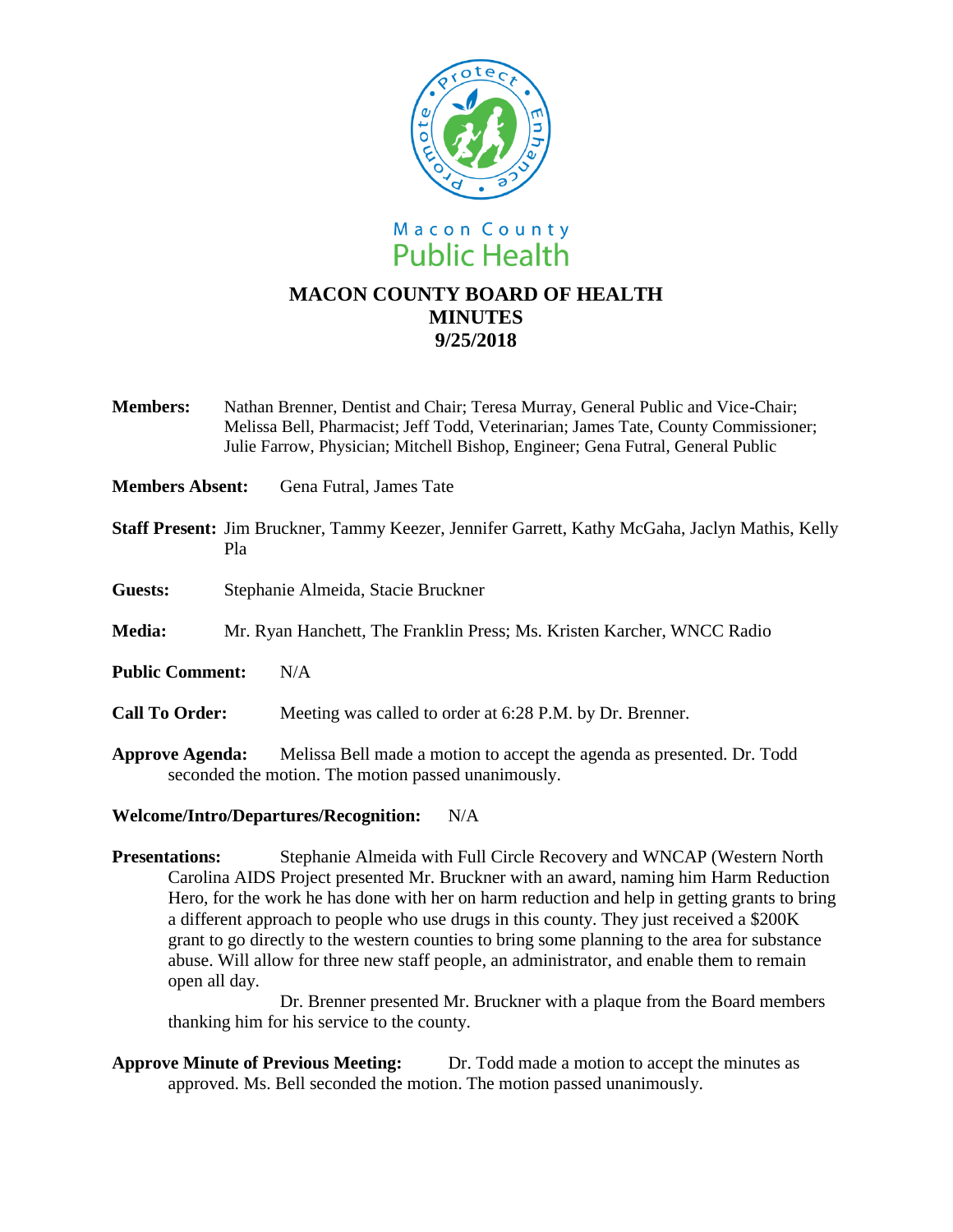**Old Business:** Kathy McGaha presented an update on Adult Dental – As of this week, Dr. Elliston has returned as the Adult Dental Contract Dentist. He will be here for 3 weeks, and Physician Solutions will continue to look for a dentist beyond that time. We are continuing to search for a full time dentist; part of it is the struggle with the salary amount. There is a new dental assistant, so with the contract dentist they are fully staffed. Dr. Todd asked at what point do we, as a Board or as County Commissioners, realize that we are not going to fill that position at our price point. Mr. Bruckner told the Board that he presented Derek Roland with a salary study on dentists a couple of months ago and in our region the price point is \$150K, and that there had been some discussion this morning to have the Board go to the commissioners to fix that gap, both for the adult dental and the existing child dentist. It would have to be approved by the county and have to come out of the county budget at this point. The health department already put some money into the dental budget to offset the cost of coverage for this year. The County would have to come up with the rest for an increase in base salary. They're both productive clinics. The revenue with the addition of Cost Settlement exceeds the cost of the program, however, some of those revenues are used to offset costs in other areas

**New Business:** Jennifer Garrett presented the flu plan for this year. State of the State of Flu shows you how many cases , hospitalizations, and deaths from 2010-2016. The Vaccine components of the 18-19 year were also shared and what is contained in Trivalent vs. Quadrivalent. MCPH has preservative free, high dose( high dose is trivalent), and regular quadrivalent available at present. She explained that Internasal has also made a return to the market, but we did not order any this year. It was taken off the market the last 2 years and the ages for receipt of the vaccine have also changed. Current flu activity: some countries are seeing flu A and some are seeing AH3, and we've heard of an uptick in the NC detect statewide. Have heard there's flu in Macon County, but nothing confirmed. Some A and B statewide and rhinovirus was up slightly in mid-August and now. New this year, the CD branch of DHHS will be reviewing flu outpatient data with syndromic data, it will give us a better picture of what flu activity is coming. Flu positives are not reportable, but flu deaths, outbreaks and novel flus are all reportable. What are we doing this year? Given 145 quad, 10 pres, 17 high dose, and more vaccine came in today. There is a copy of our flu clinic schedule in the BOH book. The first public site will be September 27th at SCC from 9am-1pm.There is also a community clinic scheduled in Highlands. We have some private clinics scheduled that we are obligated to do already and we have left an opening to do another community clinic if we have the capacity. People can check in at the front desk and receive a flu vaccination also with a nurse walk-in appointment.

Kathy McGaha presented on the upcoming Medication Assistance event in the county. Mr. Bruckner offered NC MedAssist the assistance of our health department to bring a mobile pharmacy event to the community. On October 11th residents of our community can come and get OTC medicine free. Several of the MCPH staff will go and help that day. It's estimated that each person will get about \$150 in medicine. There will also offer a screening for reader glasses and skin cancer screening. The sheriff's office will have a medication drop off at same time. The event is free to any community member.

**Closed Session:** Dr. Brenner made a motion to go into closed session citing a Personnel Matter in accordance with N.C.G.S. 143-318.11a(7) and for Mr. Bruckner, Macon County Health Director, to stay in the room. Mr. Todd seconded the motion. The motion passed unanimously.

Dr. Brenner called the meeting back into session at 7:10 p.m.